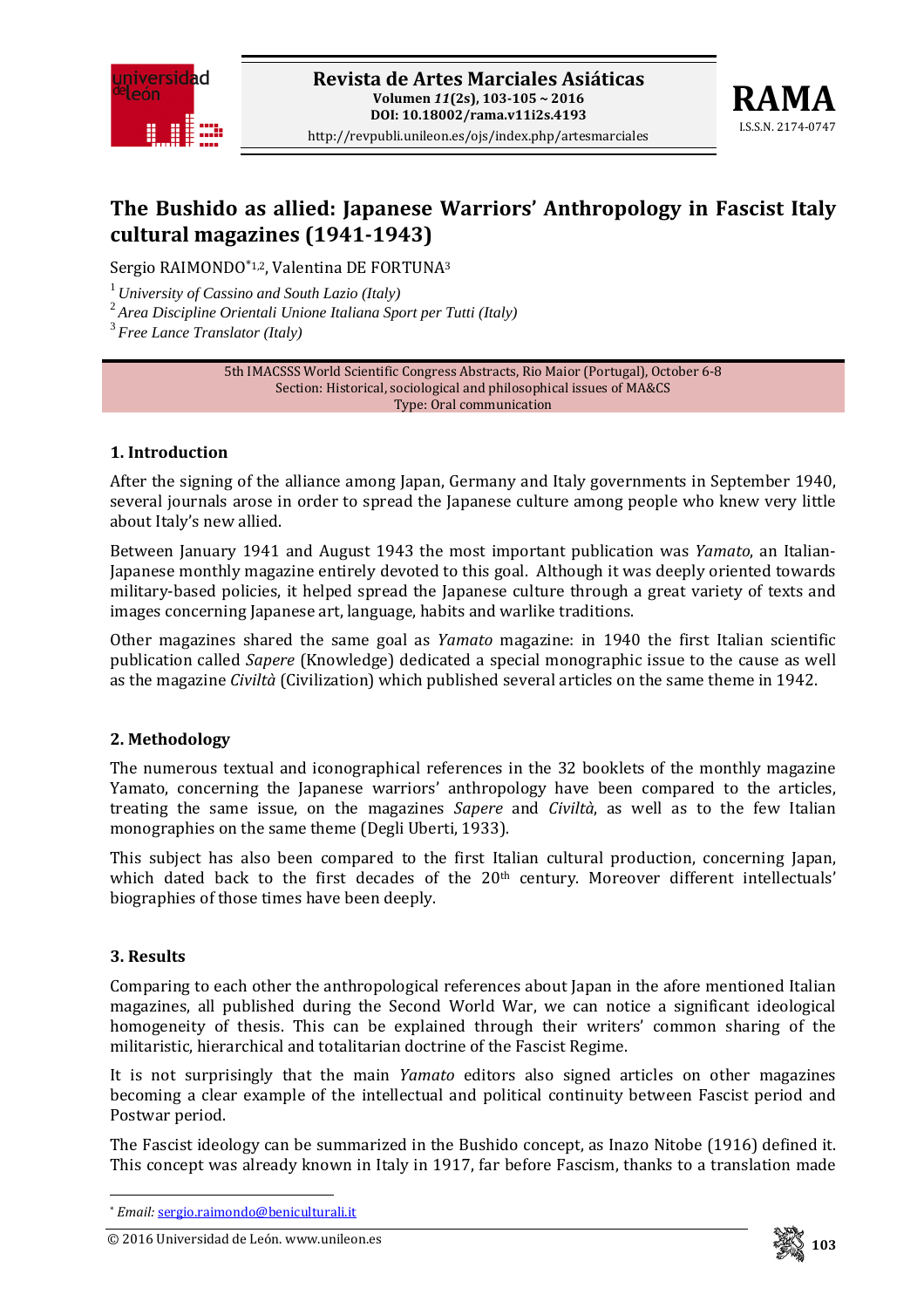by Bartolomeo Balbi, an active popularizer of the Japanese culture, with his own publishing house and a deep interest in Japanese martial tradition and military subjects (Balbi, 1916a, 1916b, 1916c; Sakurai, 1913).

Very successful was, and would have been in the future, his 1916 translation of the epic tale *47 Rōnin* (Mitford, 1916), already known in Italy since 1908 (Boari, 1908).This epic tale was resumed in the already mentioned magazines of the 40s, principally to underline how heroism was manifestation of loyalty.

It is not to forget that probably the Italian audience had already developed a particular sensibility to these themes thanks to the well‐established success of the melodrama *Madama Butterfly*, first brought on stage in 1904 (Centro Studi Giacomo Puccini, 2005; Illica, Giacosa, & Puccini, 1904; Ricordi, 1904).

Effectively the "loyalty" theme can be found both in the heroes of the epic tale ‐ 47 Rōnin ‐ and in the moral of the unlucky heroine of the melodrama, Madama Butterfly.

Moreover, Puccini asked the well-known actress Sada Yacco and the wife of the Japanese ambassador in Italy an advice for Japanese stage costumes.

The theme concerning the connection between loyalty and honor was then enhanced by Benito Mussolini: in 1928 he sent to Japan an ancient roman column, found in Pompeii's excavations, to celebrate the ritual suicide of the young men of Byakkotai. Those men in the 19th century committed suicide to give prove of their loyalty to Shogun power, who didn't want the imperial power to be restored because it was too submissive to Western Nations (Aloisi, 1941; Martinelli, 2003).

 Mussolini knew about the Byakkotai event thanks to Hurashiki Shimoi, a scholar man who had fought together with the Italian troops during the Great War, giving soldiers karate lessons (Bernardini Napoletano, 2015; Doi, 2014; Hofman, 2015; Merlino, 2003; Shimoi, 1919).

His presence as teacher in the Istituto Orientale di Napoli (University of Naples L'Orientale) contemporary to the presence of Balbi is a meaningful coincidence that marks a deep mutual intellectual influence (Zagra, 1996:77).

## **4. Discussion and conclusion**

Comparing the different Italian cultural articles, written after the Russian‐Japanese war and concerning the early  $20<sup>th</sup>$  century Iapan, we can see how Italian perception of the Japanese anthropology did not change over time and how its features will re‐appear in the 40s under the influence of the Italian-Japanese coalition. However Italian perception of the Japanese anthropology didn't follow the *giapponismo* (Japan‐oriented) trend of the late 19th century which spread in other countries such as France, England and Germany (Arzeni, 1987; Buttò, 1996).

Giacinto Auriti, author and editor of *Yamato* and other magazines as well as Italian Ambassador in Japan from 1933 to 1940, had a key role in pushing for a convergence between the two countries. Effectively, in 1935, he drew Shimoi - whose link with the Japanese radical right wing was renowned (Ferretti, 1995) into his policy.

So, according to Balbi and *Yamato* and other magazines' fascist editors, Bushido became the essence of the Japanese military and national identity that Fascist Italy took as example for mass education.

Japanese authors were actually those who wrote on Italian magazines and underlined the similarities between Japanese and Fascist spirits.

The linking concepts among all these intellectual productions were *Loyalty* and the resulting *Ultimate Sacrifice*, both featuring 47 Rōnin and Madama Butterfly.

Some of these stereotypes will re-appear after the war and until recent times in popular culture (Nolitta, Bignotti & Ferri, 1975a,b) and in mass perception of Japanese martial arts (Raimondo, 2008).